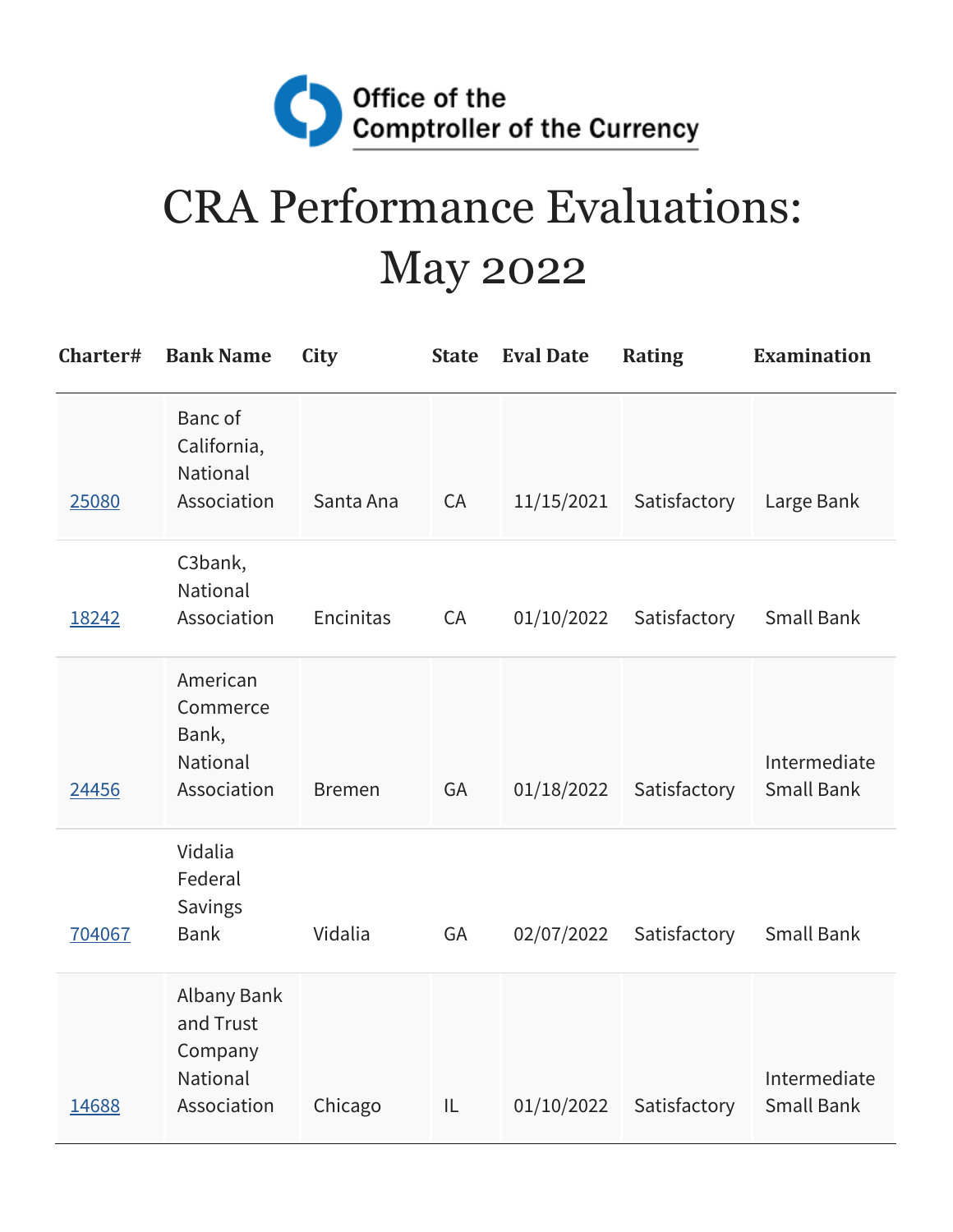| Charter# | <b>Bank Name</b>                                                            | City          | <b>State</b> | <b>Eval Date</b> | <b>Rating</b> | <b>Examination</b>                |
|----------|-----------------------------------------------------------------------------|---------------|--------------|------------------|---------------|-----------------------------------|
| 24114    | Cornerstone<br>National<br><b>Bank &amp; Trust</b><br>Company               | Palatine      | IL           | 01/10/2022       | Satisfactory  | Intermediate<br>Small Bank        |
| 14564    | <b>First Bankers</b><br>Trust<br>Company,<br><b>National</b><br>Association | Quincy        | IL           | 03/14/2022       | Satisfactory  | Intermediate<br><b>Small Bank</b> |
| 23393    | First<br>Robinson<br><b>Savings</b><br>Bank,<br>National<br>Association     | Robinson      | IL           | 01/10/2022       | Satisfactory  | Intermediate<br>Small Bank        |
| 4596     | Old Second<br><b>National</b><br><b>Bank</b>                                | Aurora        | IL           | 01/27/2022       | Outstanding   | Large Bank                        |
| 704817   | Mid-<br>Southern<br>Savings<br>Bank, FSB                                    | Salem         | IN           | 01/10/2022       | Satisfactory  | <b>Small Bank</b>                 |
| 715834   | The Murray<br><b>Bank</b>                                                   | Murray        | KY           | 03/14/2022       | Satisfactory  | <b>Small Bank</b>                 |
| 703874   | Anthem<br><b>Bank &amp; Trust</b>                                           | Plaquemine    | LA           | 03/07/2022       | Satisfactory  | <b>Small Bank</b>                 |
| 713964   | Ethic, A<br><b>Wealth Bank</b>                                              | <b>Boston</b> | МA           | 01/11/2022       | Satisfactory  | Small Bank                        |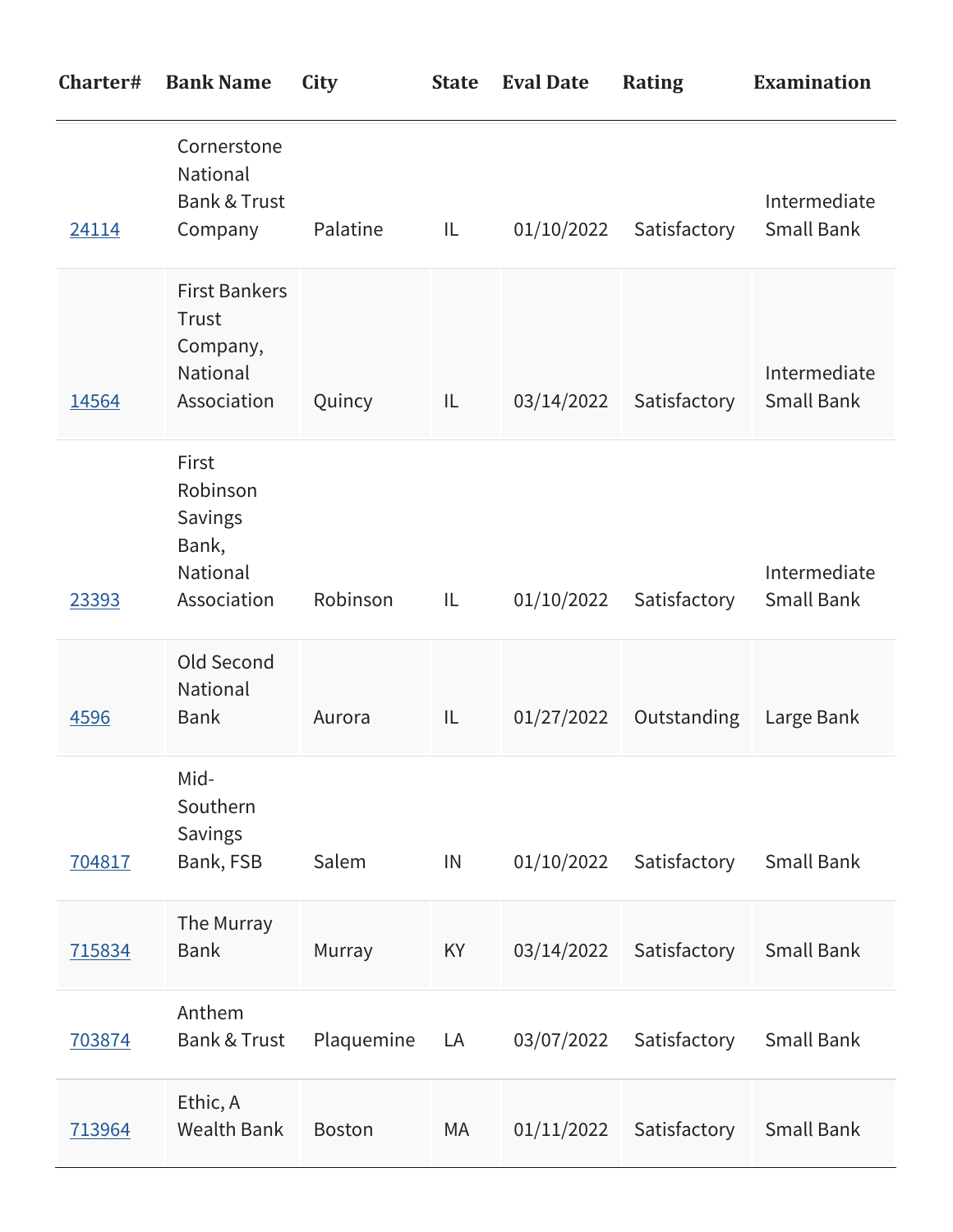| Charter# | <b>Bank Name</b>                                     | City                | <b>State</b> | <b>Eval Date</b> | <b>Rating</b> | <b>Examination</b>                |
|----------|------------------------------------------------------|---------------------|--------------|------------------|---------------|-----------------------------------|
| 717958   | American<br>Investors<br><b>Bank</b> and<br>Mortgage | <b>Eden Prairie</b> | <b>MN</b>    | 01/18/2022       | Satisfactory  | <b>Small Bank</b>                 |
| 707547   | <b>Grand Bank</b><br>For Savings,<br><b>FSB</b>      | Hattiesburg         | <b>MS</b>    | 03/07/2022       | Satisfactory  | <b>Small Bank</b>                 |
| 702889   | Bank 34                                              | Alamogordo          | <b>NM</b>    | 01/10/2022       | Satisfactory  | Intermediate<br><b>Small Bank</b> |
| 20291    | Credit One<br>Bank,<br>National<br>Association       | Las Vegas           | <b>NV</b>    | 01/31/2022       | Outstanding   | Limited<br>Purpose<br><b>Bank</b> |
| 715205   | Farm Bureau<br>Bank, FSB                             | Reno                | <b>NV</b>    | 02/28/2022       | Satisfactory  | Intermediate<br>Small Bank        |
| 12044    | Stride Bank,<br><b>National</b><br>Association       | Enid                | OK           | 01/31/2022       | Satisfactory  | Intermediate<br><b>Small Bank</b> |
| 4865     | Bank of<br>Houston,<br>National<br>Association       | Houston             | <b>TX</b>    | 01/03/2022       | Satisfactory  | Small Bank                        |
| 14842    | First<br>National<br><b>Bank of Fort</b><br>Stockton | Fort<br>Stockton    | <b>TX</b>    | 01/24/2022       | Satisfactory  | Small Bank                        |